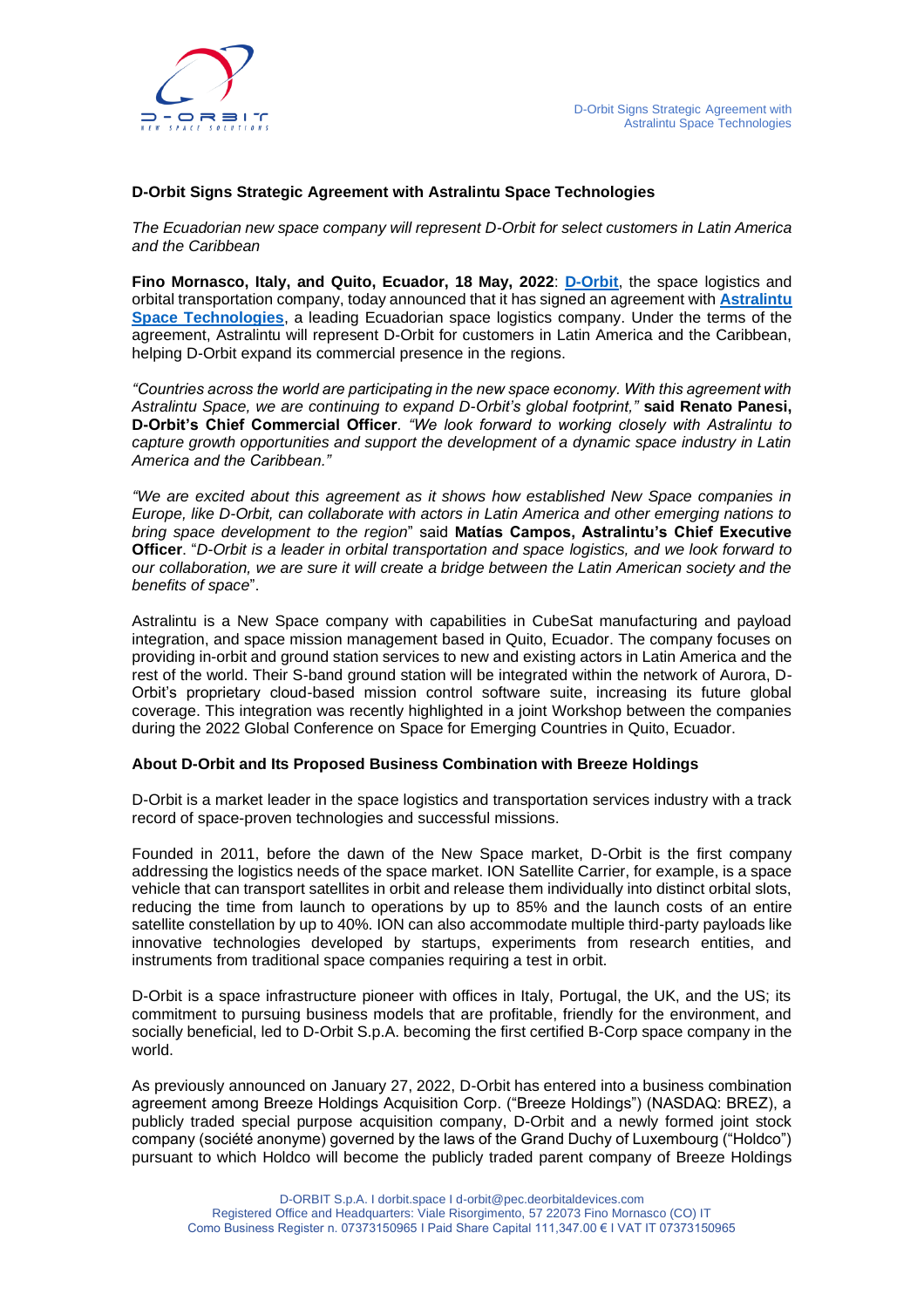

and D-Orbit upon the closing of the transactions. The transaction is expected to close in the second or third quarter of 2022, subject to the satisfaction of customary closing conditions, including certain governmental approvals and the approval of the shareholders of Breeze Holdings and the contribution of the D-Orbit shares by the D-Orbit shareholders.

# **About Breeze Holdings Acquisition Corp.**

Breeze Holdings is a blank check company organized for the purpose of effecting a merger, share exchange, asset acquisition, stock purchase, recapitalization, reorganization, or other similar business combination with one or more businesses or entities.

### **About Astralintu Space Technologies**

Astralintu Space Technologies is a new space company founded in 2020 with the goal of connecting the Latin American region and its people to the benefits of space. Astralintu, headquartered in Quito, Ecuador, specialises in space logistics, hosted payload missions, in-orbit operations, and secure data downlink. These services facilitate the access to space without the need of an in-house space program and without developing missions from scratch. Astralintu looks to accelerate the deployment and operations of valuable payloads of scientific and commercial interest in-orbit. Astralintu can also assist actors in Latin America and the world with the exact solutions needed for a successful mission. Whether it is only launch procurement or ground segment operations, Astralintu is ready to provide a customised experience.

## **Additional Information About the Business Combination and Where to Find It**

In connection with the proposed business combination transaction, Holdco intends to file with the Securities and Exchange Commission (the "SEC") a registration statement on Form F-4 that will include a proxy statement of Breeze Holdings and that also will constitute a prospectus of Holdco with respect to the ordinary shares of Holdco to be issued in the proposed transaction (the "proxy statement/prospectus"). The definitive proxy statement/prospectus (if and when available) will be delivered to Breeze Holdings' and D-Orbit's stockholders. Each of Holdco and Breeze Holdings may also file other relevant documents regarding the proposed transaction with the SEC. BEFORE MAKING ANY VOTING OR INVESTMENT DECISION, INVESTORS AND SECURITY HOLDERS OF BREEZE HOLDINGS AND D-ORBIT ARE URGED TO READ THE REGISTRATION STATEMENT, PROXY STATEMENT/PROSPECTUS AND ALL OTHER RELEVANT DOCUMENTS THAT ARE FILED WITH THE SEC IN CONNECTION WITH THE PROPOSED TRANSACTION, INCLUDING ANY AMENDMENTS OR SUPPLEMENTS TO THESE DOCUMENTS, CAREFULLY AND IN THEIR ENTIRETY BECAUSE THEY WILL CONTAIN IMPORTANT INFORMATION ABOUT THE PROPOSED TRANSACTION.

Investors and security holders may obtain free copies of the proxy statement/prospectus (if and when available) and other documents that are filed or will be filed with the SEC by Breeze Holdings or Holdco through the website maintained by the SEC at www.sec.gov. Copies of the documents filed with the SEC by Breeze Holdings or Holdco will be available free of charge at Breeze Holdings Acquisition Corp., 955 W. John Carpenter Fwy., Suite 100-929, Irving, TX 75039, attention: J. Douglas Ramsey.

# **Participants in the Solicitation**

Breeze Holdings and its directors and executive officers are participants in the solicitation of proxies from the stockholders of Breeze Holdings in respect of the proposed transaction. Information about Breeze Holdings' directors and executive officers and their ownership of Breeze Holdings common stock is set forth in Breeze Holdings' Annual Report on Form 10-K for the year ended December 31, 2021 filed with the SEC on March 11, 2022. D-Orbit and Holdco may also be deemed to be participants in the solicitation of proxies from the stockholders of Breeze Holdings. Other information regarding the participants in the proxy solicitation and a description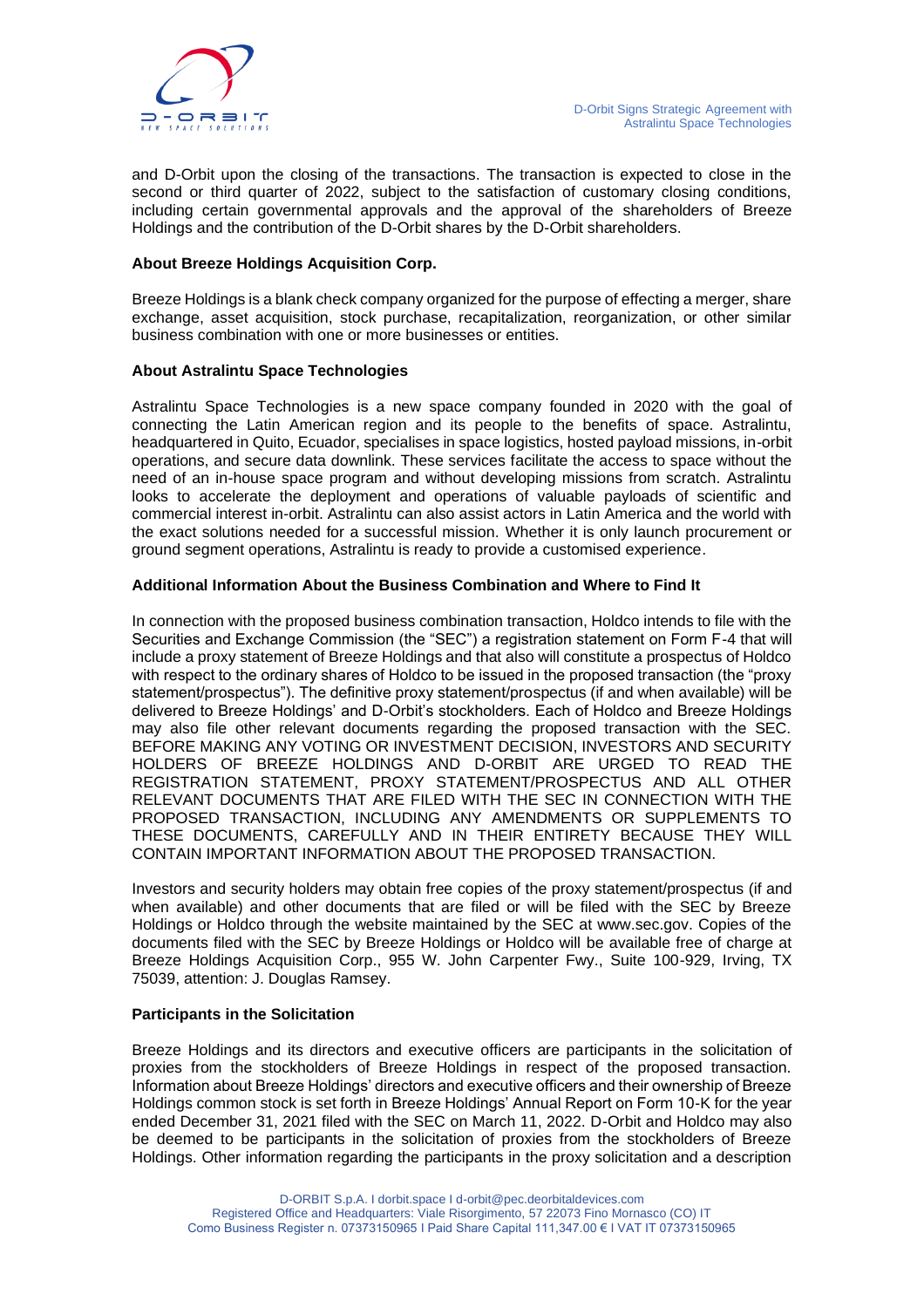

of their direct and indirect interests, by security holdings or otherwise, will be contained in the proxy statement/prospectus and other relevant materials to be filed with the SEC in respect of the proposed transaction when they become available. You may obtain free copies of these documents as described in the preceding paragraph.

# **Cautionary Note Regarding Forward-Looking Statements**

This press release contains forward-looking statements, including, among other things, statements regarding the anticipated benefits of the proposed transaction and the combined company becoming a publicly listed company, the anticipated impact of the proposed transaction on the combined companies' business and future financial and operating results, the anticipated timing of closing of the proposed transaction, the anticipated growth of the space economy, the success and customer acceptance of D-Orbit's product and service offerings, and other aspects of D-Orbit's operations or operating results. Words such as "may," "should," "will," "believe," "expect," "anticipate," "target," "project," and similar phrases that denote future expectations or intent regarding the combined company's financial results, operations, and other matters are intended to identify forward-looking statements. You should not rely upon forward-looking statements as predictions of future events. The outcome of the events described in these forwardlooking statements is subject to known and unknown risks, uncertainties, and other factors that may cause future events to differ materially from the forward-looking statements in this press release, including but not limited to: (i) the ability to complete the proposed transaction within the time frame anticipated or at all; (ii) the failure to realize the anticipated benefits of the proposed transaction or those benefits taking longer than anticipated to be realized; (iii) the risk that the transaction may not be completed in a timely manner or at all, which may adversely affect the price of Breeze Holdings' securities; (iv) the risk that the transaction may not be completed by Breeze Holdings' business combination deadline and the potential failure to obtain further extensions of the business combination deadline if sought by Breeze Holdings; (v) the failure to satisfy the conditions to the consummation of the transaction, including the adoption of the business combination agreement by the stockholders of Breeze Holdings, the consummation of the exchange by the D-Orbit stockholders, the satisfaction of the minimum cash amount following redemptions by the public stockholders of Breeze Holdings and the receipt of any governmental and regulatory approvals; (vi) the lack of a third party valuation in determining whether or not to pursue the proposed transaction; (vii) the occurrence of any event, change or other circumstance that could give rise to the termination of the business combination agreement; (viii) the impact of COVID-19 on D-Orbit's business and/or the ability of the parties to complete the proposed transaction; (ix) the effect of the announcement or pendency of the transaction on D-Orbit's business relationships, performance, and business generally; (x) risks that the proposed transaction disrupts current plans and operations of D-Orbit and potential difficulties in D-Orbit employee retention as a result of the proposed transaction; (xi) the outcome of any legal proceedings that may be instituted against D-Orbit or Breeze Holdings related to the business combination agreement or the proposed transaction; (xii) the ability to obtain and maintain the listing of Holdco's securities and the ability to maintain Breeze Holdings' securities, in each case on the NASDAQ Stock Market; (xiii) potential volatility in the price of Breeze Holdings' and Holdco's securities due to a variety of factors, including changes in the competitive and highly regulated industries in which D-Orbit operates, variations in performance across competitors, changes in laws and regulations affecting D-Orbit's business and changes in the combined company's capital structure; (xiv) the ability to implement business plans, identify and realize additional opportunities and achieve forecasts and other expectations after the completion of the proposed transaction; (xv) the risk of downturns and the possibility of rapid change in the highly competitive industry in which D-Orbit operates; (xvi) the inability of D-Orbit and its current and future collaborators to successfully develop and commercialize D-Orbit's services in the expected time frame or at all; (xvii) the risk that the post-combination company may never achieve or sustain profitability; (xviii) Holdco's potential need to raise additional capital to execute its business plan, which capital may not be available on acceptable terms or at all; (xix) the risk that the postcombination company experiences difficulties in managing its growth and expanding operations; (xx) the risk that third-party suppliers and manufacturers are not able to fully and timely meet their